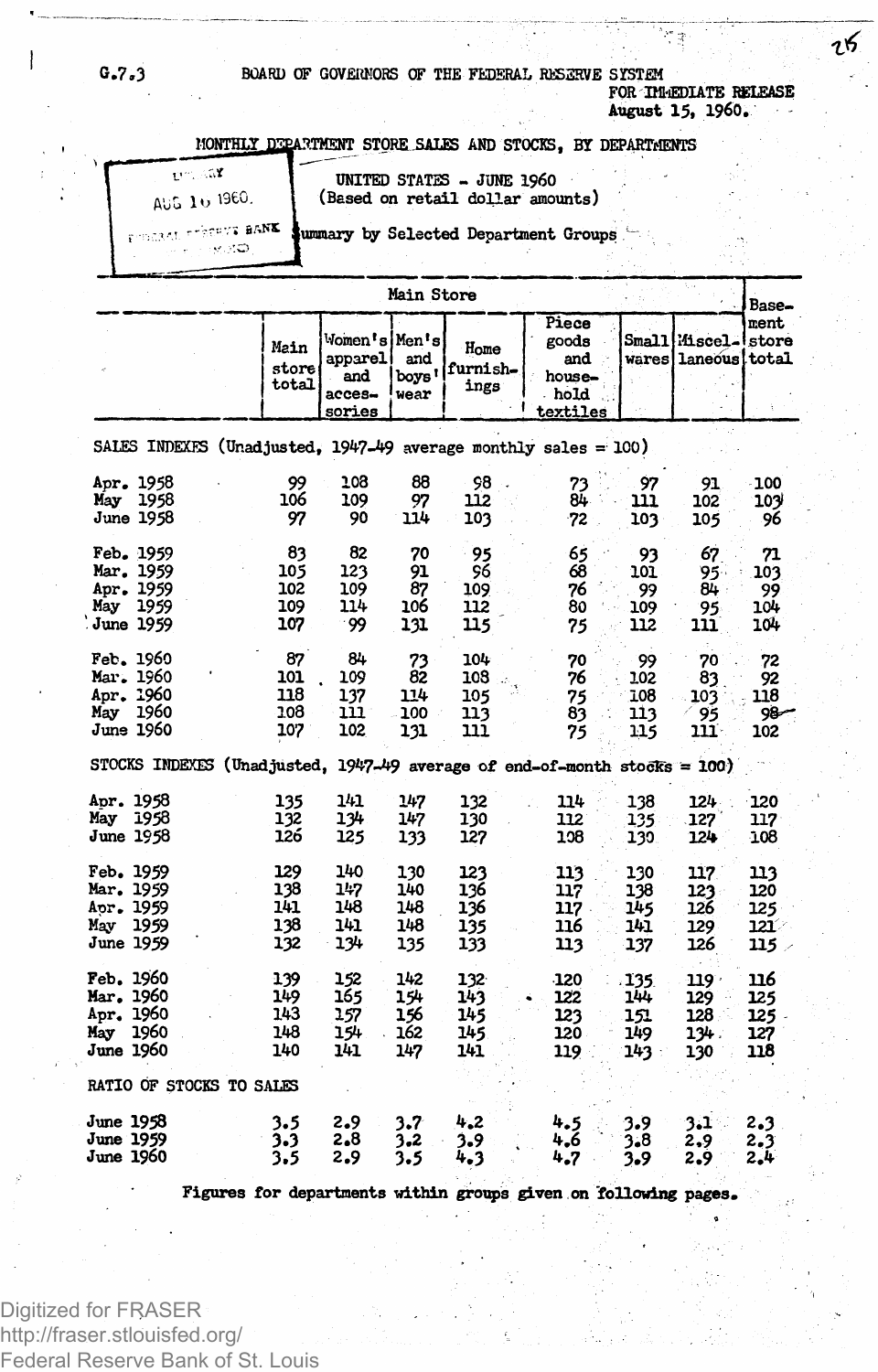$\sqrt{ }$ 

 $t$  16

## **MONTHLY DEPARTMENT STORE SALES AND STOCKS, BY DEPARTMENTS**

# **UNITED STATES - JUNE I960**

| Percentage change from<br><b>Ratio of</b><br>Unad justed<br>corresponding period<br>stocks to { indexes<br>a year ago<br>(1947-49<br>Department<br>Stocks<br>sales 1/<br>Sales during<br>(end of<br>period<br>month)  <br>June<br>June<br><u> 1960 1959 Sales Stocks</u><br>June Jan, June<br>June<br><b>GRAND TOTAL-entire store</b><br>0<br>+ 3<br>+ 6<br>$3-3$<br>- 3.1<br><b>MAIN STORE TOTAL</b><br>$+1$<br>+ 6<br>$3.5 - 3.3$<br>107<br>140<br>+ 3<br>PIECE GCODS, HOUSEHOLD TEXTILES<br>4.74.5<br>+ 1-<br>+ 3<br>75<br>119<br>+ 5<br>Piece goods<br>$+2$<br>+ 1<br>$+3$<br>4.5<br>4.5<br>49<br>81<br>Silks, velvets, synthetics<br>$+3$<br>+ 4<br>- 1<br>4.8<br>38<br>71<br>5.1<br>Woolen yard goods<br>- 5<br>0<br>$+2$ .<br>12<br>19.2 17.8<br>73<br>$+2$<br>Cotton yard goods<br>$+3$<br>$+3$<br>97<br>111<br>3.0<br>3.0<br>Household textiles<br>$\cdot$ 0<br>+ 3.<br>+ 6<br>4.7<br>4.4<br>93<br>139<br>Linens and towels<br>$+2$<br>96<br>$+5^\circ$<br>+ 6<br>4,8<br>4.6<br>131<br>Domestics--muslins, sheetings<br>$-2$<br>$+2$<br>170<br>$+9$<br>4.7<br>4.2<br>91.<br>Blankets, conforters, spreads<br>$-1$<br>$+3.$<br>$+2$<br>4.3<br>95<br>131<br>4.5<br>SMALL WARES<br>$+3$<br>+ 4<br>115<br>1436<br>$+5$<br>3.9<br>3.8<br>Laces, trimmings, embroideries,<br>and ribbons<br>+ 6<br>+ 5<br>+ 5<br>4.2<br>4.2<br>96<br>129<br>Notions<br>$+1$<br>$+ 4$<br>164<br>+ 3<br>3.5<br>129<br>3.5<br>Toilet articles, drug sundries<br>$+3$<br>3<br>÷<br>+ 5<br>3.5<br>3.4<br>134<br>142<br>Silverware and jewelry<br>$+93$<br>+ 7<br>146<br>+ 5<br>4,4<br>4.3<br>112<br>Silverware and clocks<br>+ 6<br>$+2$<br>$+3$<br>+ 6<br>164<br>5.2<br>116.<br>5.2<br>Costume jewelry<br>$+7$<br>$+7$<br>$2.8 -$<br>130<br>2.9<br>105 -<br>Fine jewelry and watches<br>0<br>5<br>$+9$<br>۰<br>7.1<br>6.5<br>161<br>139<br>Art needlework<br>$+3$<br>$+4$<br>$+2$<br>6.0<br>64<br>109<br>5.9<br>Books and stationery<br>$+2$<br>$+3$<br>$+7$<br>3.8<br>149<br>3.6<br>108<br>Books and magazines<br>$+1$<br>$+3$<br>+10<br>3.1<br>140<br>3.4<br>105<br>Stationery<br>+ 2<br>$+3$<br>+ 6<br>3.9<br>$3.8 -$<br>153<br>110 |
|-----------------------------------------------------------------------------------------------------------------------------------------------------------------------------------------------------------------------------------------------------------------------------------------------------------------------------------------------------------------------------------------------------------------------------------------------------------------------------------------------------------------------------------------------------------------------------------------------------------------------------------------------------------------------------------------------------------------------------------------------------------------------------------------------------------------------------------------------------------------------------------------------------------------------------------------------------------------------------------------------------------------------------------------------------------------------------------------------------------------------------------------------------------------------------------------------------------------------------------------------------------------------------------------------------------------------------------------------------------------------------------------------------------------------------------------------------------------------------------------------------------------------------------------------------------------------------------------------------------------------------------------------------------------------------------------------------------------------------------------------------------------------------------------------------------------------------------------------------------------------------------------------------------------------------------------------------------------------------------------------------------------------------------------------------------------------------------------------------------------------|
|                                                                                                                                                                                                                                                                                                                                                                                                                                                                                                                                                                                                                                                                                                                                                                                                                                                                                                                                                                                                                                                                                                                                                                                                                                                                                                                                                                                                                                                                                                                                                                                                                                                                                                                                                                                                                                                                                                                                                                                                                                                                                                                       |
|                                                                                                                                                                                                                                                                                                                                                                                                                                                                                                                                                                                                                                                                                                                                                                                                                                                                                                                                                                                                                                                                                                                                                                                                                                                                                                                                                                                                                                                                                                                                                                                                                                                                                                                                                                                                                                                                                                                                                                                                                                                                                                                       |
|                                                                                                                                                                                                                                                                                                                                                                                                                                                                                                                                                                                                                                                                                                                                                                                                                                                                                                                                                                                                                                                                                                                                                                                                                                                                                                                                                                                                                                                                                                                                                                                                                                                                                                                                                                                                                                                                                                                                                                                                                                                                                                                       |
|                                                                                                                                                                                                                                                                                                                                                                                                                                                                                                                                                                                                                                                                                                                                                                                                                                                                                                                                                                                                                                                                                                                                                                                                                                                                                                                                                                                                                                                                                                                                                                                                                                                                                                                                                                                                                                                                                                                                                                                                                                                                                                                       |
|                                                                                                                                                                                                                                                                                                                                                                                                                                                                                                                                                                                                                                                                                                                                                                                                                                                                                                                                                                                                                                                                                                                                                                                                                                                                                                                                                                                                                                                                                                                                                                                                                                                                                                                                                                                                                                                                                                                                                                                                                                                                                                                       |
|                                                                                                                                                                                                                                                                                                                                                                                                                                                                                                                                                                                                                                                                                                                                                                                                                                                                                                                                                                                                                                                                                                                                                                                                                                                                                                                                                                                                                                                                                                                                                                                                                                                                                                                                                                                                                                                                                                                                                                                                                                                                                                                       |
|                                                                                                                                                                                                                                                                                                                                                                                                                                                                                                                                                                                                                                                                                                                                                                                                                                                                                                                                                                                                                                                                                                                                                                                                                                                                                                                                                                                                                                                                                                                                                                                                                                                                                                                                                                                                                                                                                                                                                                                                                                                                                                                       |
|                                                                                                                                                                                                                                                                                                                                                                                                                                                                                                                                                                                                                                                                                                                                                                                                                                                                                                                                                                                                                                                                                                                                                                                                                                                                                                                                                                                                                                                                                                                                                                                                                                                                                                                                                                                                                                                                                                                                                                                                                                                                                                                       |
|                                                                                                                                                                                                                                                                                                                                                                                                                                                                                                                                                                                                                                                                                                                                                                                                                                                                                                                                                                                                                                                                                                                                                                                                                                                                                                                                                                                                                                                                                                                                                                                                                                                                                                                                                                                                                                                                                                                                                                                                                                                                                                                       |
|                                                                                                                                                                                                                                                                                                                                                                                                                                                                                                                                                                                                                                                                                                                                                                                                                                                                                                                                                                                                                                                                                                                                                                                                                                                                                                                                                                                                                                                                                                                                                                                                                                                                                                                                                                                                                                                                                                                                                                                                                                                                                                                       |
|                                                                                                                                                                                                                                                                                                                                                                                                                                                                                                                                                                                                                                                                                                                                                                                                                                                                                                                                                                                                                                                                                                                                                                                                                                                                                                                                                                                                                                                                                                                                                                                                                                                                                                                                                                                                                                                                                                                                                                                                                                                                                                                       |
|                                                                                                                                                                                                                                                                                                                                                                                                                                                                                                                                                                                                                                                                                                                                                                                                                                                                                                                                                                                                                                                                                                                                                                                                                                                                                                                                                                                                                                                                                                                                                                                                                                                                                                                                                                                                                                                                                                                                                                                                                                                                                                                       |
|                                                                                                                                                                                                                                                                                                                                                                                                                                                                                                                                                                                                                                                                                                                                                                                                                                                                                                                                                                                                                                                                                                                                                                                                                                                                                                                                                                                                                                                                                                                                                                                                                                                                                                                                                                                                                                                                                                                                                                                                                                                                                                                       |
|                                                                                                                                                                                                                                                                                                                                                                                                                                                                                                                                                                                                                                                                                                                                                                                                                                                                                                                                                                                                                                                                                                                                                                                                                                                                                                                                                                                                                                                                                                                                                                                                                                                                                                                                                                                                                                                                                                                                                                                                                                                                                                                       |
|                                                                                                                                                                                                                                                                                                                                                                                                                                                                                                                                                                                                                                                                                                                                                                                                                                                                                                                                                                                                                                                                                                                                                                                                                                                                                                                                                                                                                                                                                                                                                                                                                                                                                                                                                                                                                                                                                                                                                                                                                                                                                                                       |
|                                                                                                                                                                                                                                                                                                                                                                                                                                                                                                                                                                                                                                                                                                                                                                                                                                                                                                                                                                                                                                                                                                                                                                                                                                                                                                                                                                                                                                                                                                                                                                                                                                                                                                                                                                                                                                                                                                                                                                                                                                                                                                                       |
|                                                                                                                                                                                                                                                                                                                                                                                                                                                                                                                                                                                                                                                                                                                                                                                                                                                                                                                                                                                                                                                                                                                                                                                                                                                                                                                                                                                                                                                                                                                                                                                                                                                                                                                                                                                                                                                                                                                                                                                                                                                                                                                       |
|                                                                                                                                                                                                                                                                                                                                                                                                                                                                                                                                                                                                                                                                                                                                                                                                                                                                                                                                                                                                                                                                                                                                                                                                                                                                                                                                                                                                                                                                                                                                                                                                                                                                                                                                                                                                                                                                                                                                                                                                                                                                                                                       |
|                                                                                                                                                                                                                                                                                                                                                                                                                                                                                                                                                                                                                                                                                                                                                                                                                                                                                                                                                                                                                                                                                                                                                                                                                                                                                                                                                                                                                                                                                                                                                                                                                                                                                                                                                                                                                                                                                                                                                                                                                                                                                                                       |
|                                                                                                                                                                                                                                                                                                                                                                                                                                                                                                                                                                                                                                                                                                                                                                                                                                                                                                                                                                                                                                                                                                                                                                                                                                                                                                                                                                                                                                                                                                                                                                                                                                                                                                                                                                                                                                                                                                                                                                                                                                                                                                                       |
|                                                                                                                                                                                                                                                                                                                                                                                                                                                                                                                                                                                                                                                                                                                                                                                                                                                                                                                                                                                                                                                                                                                                                                                                                                                                                                                                                                                                                                                                                                                                                                                                                                                                                                                                                                                                                                                                                                                                                                                                                                                                                                                       |
|                                                                                                                                                                                                                                                                                                                                                                                                                                                                                                                                                                                                                                                                                                                                                                                                                                                                                                                                                                                                                                                                                                                                                                                                                                                                                                                                                                                                                                                                                                                                                                                                                                                                                                                                                                                                                                                                                                                                                                                                                                                                                                                       |
|                                                                                                                                                                                                                                                                                                                                                                                                                                                                                                                                                                                                                                                                                                                                                                                                                                                                                                                                                                                                                                                                                                                                                                                                                                                                                                                                                                                                                                                                                                                                                                                                                                                                                                                                                                                                                                                                                                                                                                                                                                                                                                                       |
|                                                                                                                                                                                                                                                                                                                                                                                                                                                                                                                                                                                                                                                                                                                                                                                                                                                                                                                                                                                                                                                                                                                                                                                                                                                                                                                                                                                                                                                                                                                                                                                                                                                                                                                                                                                                                                                                                                                                                                                                                                                                                                                       |
|                                                                                                                                                                                                                                                                                                                                                                                                                                                                                                                                                                                                                                                                                                                                                                                                                                                                                                                                                                                                                                                                                                                                                                                                                                                                                                                                                                                                                                                                                                                                                                                                                                                                                                                                                                                                                                                                                                                                                                                                                                                                                                                       |
|                                                                                                                                                                                                                                                                                                                                                                                                                                                                                                                                                                                                                                                                                                                                                                                                                                                                                                                                                                                                                                                                                                                                                                                                                                                                                                                                                                                                                                                                                                                                                                                                                                                                                                                                                                                                                                                                                                                                                                                                                                                                                                                       |
|                                                                                                                                                                                                                                                                                                                                                                                                                                                                                                                                                                                                                                                                                                                                                                                                                                                                                                                                                                                                                                                                                                                                                                                                                                                                                                                                                                                                                                                                                                                                                                                                                                                                                                                                                                                                                                                                                                                                                                                                                                                                                                                       |
|                                                                                                                                                                                                                                                                                                                                                                                                                                                                                                                                                                                                                                                                                                                                                                                                                                                                                                                                                                                                                                                                                                                                                                                                                                                                                                                                                                                                                                                                                                                                                                                                                                                                                                                                                                                                                                                                                                                                                                                                                                                                                                                       |
|                                                                                                                                                                                                                                                                                                                                                                                                                                                                                                                                                                                                                                                                                                                                                                                                                                                                                                                                                                                                                                                                                                                                                                                                                                                                                                                                                                                                                                                                                                                                                                                                                                                                                                                                                                                                                                                                                                                                                                                                                                                                                                                       |
|                                                                                                                                                                                                                                                                                                                                                                                                                                                                                                                                                                                                                                                                                                                                                                                                                                                                                                                                                                                                                                                                                                                                                                                                                                                                                                                                                                                                                                                                                                                                                                                                                                                                                                                                                                                                                                                                                                                                                                                                                                                                                                                       |
|                                                                                                                                                                                                                                                                                                                                                                                                                                                                                                                                                                                                                                                                                                                                                                                                                                                                                                                                                                                                                                                                                                                                                                                                                                                                                                                                                                                                                                                                                                                                                                                                                                                                                                                                                                                                                                                                                                                                                                                                                                                                                                                       |
|                                                                                                                                                                                                                                                                                                                                                                                                                                                                                                                                                                                                                                                                                                                                                                                                                                                                                                                                                                                                                                                                                                                                                                                                                                                                                                                                                                                                                                                                                                                                                                                                                                                                                                                                                                                                                                                                                                                                                                                                                                                                                                                       |
|                                                                                                                                                                                                                                                                                                                                                                                                                                                                                                                                                                                                                                                                                                                                                                                                                                                                                                                                                                                                                                                                                                                                                                                                                                                                                                                                                                                                                                                                                                                                                                                                                                                                                                                                                                                                                                                                                                                                                                                                                                                                                                                       |
|                                                                                                                                                                                                                                                                                                                                                                                                                                                                                                                                                                                                                                                                                                                                                                                                                                                                                                                                                                                                                                                                                                                                                                                                                                                                                                                                                                                                                                                                                                                                                                                                                                                                                                                                                                                                                                                                                                                                                                                                                                                                                                                       |
| <b>WOMEN'S APPAREL AND ACCESSORIES</b><br>+ 3<br>+ 3<br>$+5$<br>2.9<br>2.8<br>102<br>141                                                                                                                                                                                                                                                                                                                                                                                                                                                                                                                                                                                                                                                                                                                                                                                                                                                                                                                                                                                                                                                                                                                                                                                                                                                                                                                                                                                                                                                                                                                                                                                                                                                                                                                                                                                                                                                                                                                                                                                                                              |
| Women's accessories<br>$+2$<br>$+3:$<br>+ 5<br>$-3.4$<br>99<br>145<br>3.5                                                                                                                                                                                                                                                                                                                                                                                                                                                                                                                                                                                                                                                                                                                                                                                                                                                                                                                                                                                                                                                                                                                                                                                                                                                                                                                                                                                                                                                                                                                                                                                                                                                                                                                                                                                                                                                                                                                                                                                                                                             |
| Neckwear and scarfs<br>+ 1<br>$+8$<br>$+2$<br>2.3<br>150<br>2.4<br>. 114                                                                                                                                                                                                                                                                                                                                                                                                                                                                                                                                                                                                                                                                                                                                                                                                                                                                                                                                                                                                                                                                                                                                                                                                                                                                                                                                                                                                                                                                                                                                                                                                                                                                                                                                                                                                                                                                                                                                                                                                                                              |
| Handkerchiefs<br>- 4<br>- 2<br>$+2$                                                                                                                                                                                                                                                                                                                                                                                                                                                                                                                                                                                                                                                                                                                                                                                                                                                                                                                                                                                                                                                                                                                                                                                                                                                                                                                                                                                                                                                                                                                                                                                                                                                                                                                                                                                                                                                                                                                                                                                                                                                                                   |
| 64<br>3.9<br>4,1<br>45<br>Millinery                                                                                                                                                                                                                                                                                                                                                                                                                                                                                                                                                                                                                                                                                                                                                                                                                                                                                                                                                                                                                                                                                                                                                                                                                                                                                                                                                                                                                                                                                                                                                                                                                                                                                                                                                                                                                                                                                                                                                                                                                                                                                   |
| - 2<br>$+1$<br>- 5<br>66<br>54<br>1.3<br>1.3<br>Women's and children's gloves                                                                                                                                                                                                                                                                                                                                                                                                                                                                                                                                                                                                                                                                                                                                                                                                                                                                                                                                                                                                                                                                                                                                                                                                                                                                                                                                                                                                                                                                                                                                                                                                                                                                                                                                                                                                                                                                                                                                                                                                                                         |
| $+1$<br>$+4$<br>7<br>٠<br>5.2<br>5.1<br>54<br>83<br>Corsets and brassieres                                                                                                                                                                                                                                                                                                                                                                                                                                                                                                                                                                                                                                                                                                                                                                                                                                                                                                                                                                                                                                                                                                                                                                                                                                                                                                                                                                                                                                                                                                                                                                                                                                                                                                                                                                                                                                                                                                                                                                                                                                            |
| + 3<br>+ 3<br>+ 5<br>2.9<br>2.9<br>177<br>200                                                                                                                                                                                                                                                                                                                                                                                                                                                                                                                                                                                                                                                                                                                                                                                                                                                                                                                                                                                                                                                                                                                                                                                                                                                                                                                                                                                                                                                                                                                                                                                                                                                                                                                                                                                                                                                                                                                                                                                                                                                                         |
| Women's, children's hosiery<br>$+1$<br>$+2$<br>$+2$<br>3.6<br>3.6<br>68<br>139                                                                                                                                                                                                                                                                                                                                                                                                                                                                                                                                                                                                                                                                                                                                                                                                                                                                                                                                                                                                                                                                                                                                                                                                                                                                                                                                                                                                                                                                                                                                                                                                                                                                                                                                                                                                                                                                                                                                                                                                                                        |
| Underwear, slips, and negligees<br>$+1$<br>$+2.$<br>$+7$<br>3.1<br>2.9<br>92<br>129                                                                                                                                                                                                                                                                                                                                                                                                                                                                                                                                                                                                                                                                                                                                                                                                                                                                                                                                                                                                                                                                                                                                                                                                                                                                                                                                                                                                                                                                                                                                                                                                                                                                                                                                                                                                                                                                                                                                                                                                                                   |
| Knit underwear<br>+ 2<br>+ 3<br>+ 8<br>3.3<br>3.1<br>120<br>183                                                                                                                                                                                                                                                                                                                                                                                                                                                                                                                                                                                                                                                                                                                                                                                                                                                                                                                                                                                                                                                                                                                                                                                                                                                                                                                                                                                                                                                                                                                                                                                                                                                                                                                                                                                                                                                                                                                                                                                                                                                       |
| Silk & muslin underwear, slips<br>0<br>$+1$<br>منزل مهمت<br>84                                                                                                                                                                                                                                                                                                                                                                                                                                                                                                                                                                                                                                                                                                                                                                                                                                                                                                                                                                                                                                                                                                                                                                                                                                                                                                                                                                                                                                                                                                                                                                                                                                                                                                                                                                                                                                                                                                                                                                                                                                                        |
| 114<br>3.0.<br>2.9<br>Negligees, robes, loung. apparel                                                                                                                                                                                                                                                                                                                                                                                                                                                                                                                                                                                                                                                                                                                                                                                                                                                                                                                                                                                                                                                                                                                                                                                                                                                                                                                                                                                                                                                                                                                                                                                                                                                                                                                                                                                                                                                                                                                                                                                                                                                                |
| ٥<br>$+1$<br>+10<br>2,4<br>84<br>2.2<br>105<br>Infants' wear                                                                                                                                                                                                                                                                                                                                                                                                                                                                                                                                                                                                                                                                                                                                                                                                                                                                                                                                                                                                                                                                                                                                                                                                                                                                                                                                                                                                                                                                                                                                                                                                                                                                                                                                                                                                                                                                                                                                                                                                                                                          |
| $+1$<br>$+2$<br>$+3$<br>3.7<br>90<br>141<br>3.6                                                                                                                                                                                                                                                                                                                                                                                                                                                                                                                                                                                                                                                                                                                                                                                                                                                                                                                                                                                                                                                                                                                                                                                                                                                                                                                                                                                                                                                                                                                                                                                                                                                                                                                                                                                                                                                                                                                                                                                                                                                                       |
| Handbags, small leather goods<br>$+4$<br>$+5$<br>+ 8<br>2.4<br>2.3<br>118<br>143                                                                                                                                                                                                                                                                                                                                                                                                                                                                                                                                                                                                                                                                                                                                                                                                                                                                                                                                                                                                                                                                                                                                                                                                                                                                                                                                                                                                                                                                                                                                                                                                                                                                                                                                                                                                                                                                                                                                                                                                                                      |
| Women's and children's shoes<br>$+5$<br>$+5$<br>$+7$<br>5.0<br>124<br>4.9<br>173                                                                                                                                                                                                                                                                                                                                                                                                                                                                                                                                                                                                                                                                                                                                                                                                                                                                                                                                                                                                                                                                                                                                                                                                                                                                                                                                                                                                                                                                                                                                                                                                                                                                                                                                                                                                                                                                                                                                                                                                                                      |
| Children's shoes<br>- 1<br>$+5$<br>+ 6<br>6.0<br>5.6<br>101<br>181                                                                                                                                                                                                                                                                                                                                                                                                                                                                                                                                                                                                                                                                                                                                                                                                                                                                                                                                                                                                                                                                                                                                                                                                                                                                                                                                                                                                                                                                                                                                                                                                                                                                                                                                                                                                                                                                                                                                                                                                                                                    |
| Women's shoes<br>$+6.7$<br>$+5$<br>$+7$<br>4,8<br>174<br>4.8<br>133                                                                                                                                                                                                                                                                                                                                                                                                                                                                                                                                                                                                                                                                                                                                                                                                                                                                                                                                                                                                                                                                                                                                                                                                                                                                                                                                                                                                                                                                                                                                                                                                                                                                                                                                                                                                                                                                                                                                                                                                                                                   |

Digitized for FRASER http://fraser.stlouisfed.org/ Federal Reserve Bank of St. Louis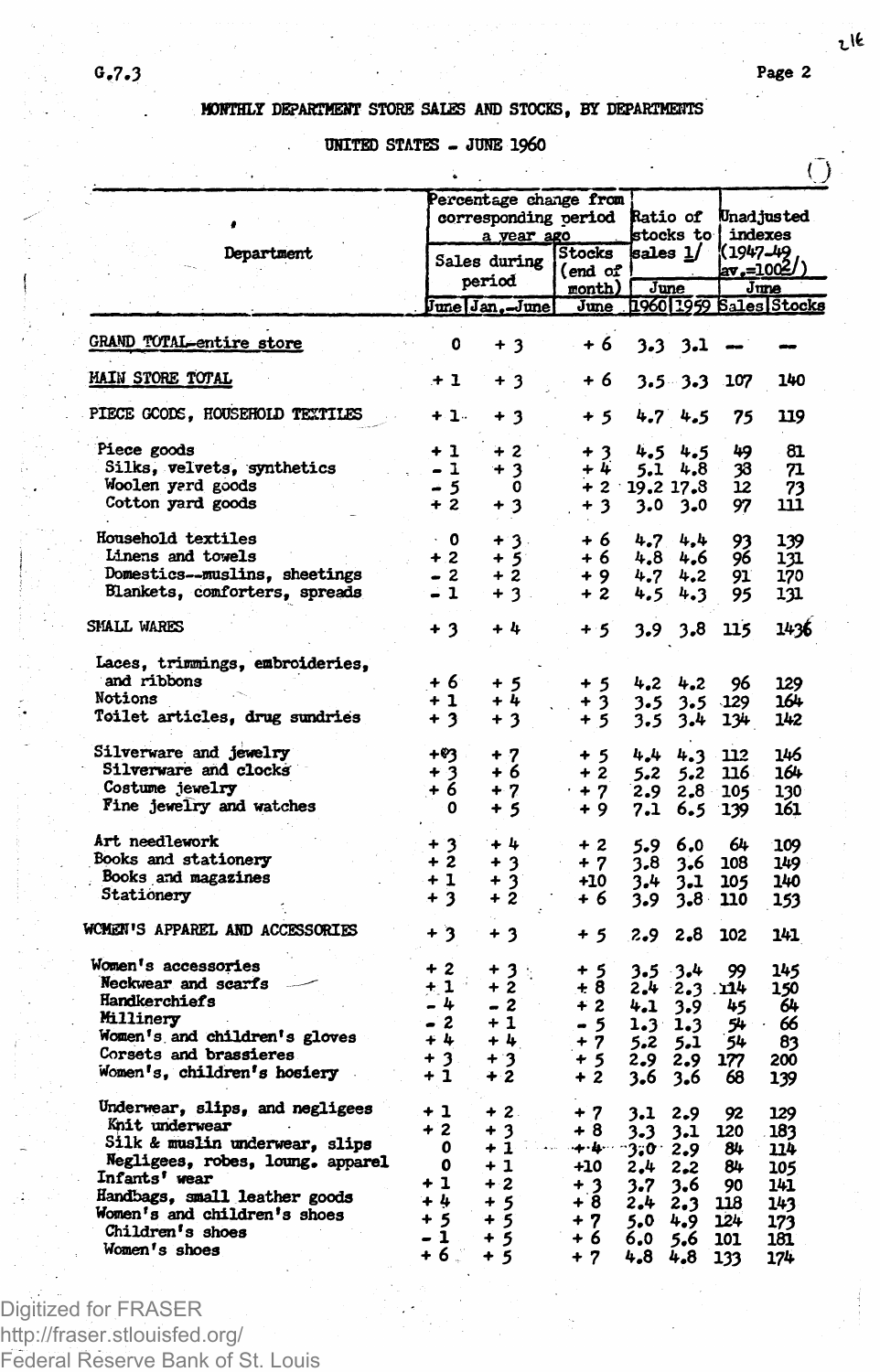**MONTHLY DEPARTMENT STORE SALES AMD STOCKS, BY DEPARTMENTS (Continued)**

**UNITED STATES -JUHB I960**

|                                                                  |                                   | Percentage change from<br>corresponding period<br>a year ago |                     |                  | <b>Ratio of</b><br>stocks to I |                    | Unadjusted<br>indexes  |  |
|------------------------------------------------------------------|-----------------------------------|--------------------------------------------------------------|---------------------|------------------|--------------------------------|--------------------|------------------------|--|
| Department                                                       | Sales during                      |                                                              | <b>Stocks</b>       | sales <u>1</u> / |                                | (1947-49           |                        |  |
|                                                                  |                                   | period                                                       | (end of 1<br>month) | June             |                                | av.=1002/)<br>June |                        |  |
|                                                                  |                                   | June   Jan . - June                                          | June                |                  |                                |                    | 196011959 Bales Stocks |  |
| WOMEN'S APPAREL, ACCESSORIES (Cont.)                             |                                   |                                                              |                     |                  |                                |                    |                        |  |
| Women's apparel                                                  | + 3                               | $+3$                                                         | $+5$                |                  | 2.3 2.2 105                    |                    | 137                    |  |
| Women's, misses' coats & suits                                   | $\frac{1}{2}$                     | $+2$                                                         | - 8                 | 4.4              | 4.9                            | 27                 | 77<br>79               |  |
| Women's, misses' coats                                           |                                   | + 4                                                          | -8.                 | 4.9              | 5.5                            | 23                 |                        |  |
| Women's, misses' suits                                           | $+2$                              | - 4                                                          | - 9                 | 3.4              | 3.8                            | 32                 | 61                     |  |
| Juniors' and girls' wear                                         | $+3$                              | $+5$                                                         | + 9√                | 2.3              | 2,2                            | 110                | 156                    |  |
| Juniors' coats, suits, dresses                                   | $+3$                              | $+5$                                                         | $+10.$              | 1.7              | 1.6                            | 108                | 133                    |  |
| Girls' wear                                                      | $+2$                              | $+1$                                                         | $+8$                | 3.1              | 2.9                            | 113                | 175                    |  |
| Women's and misses' dresses                                      | ు<br>$\ddot{}$                    | 3<br>۰                                                       | $+8$                | 1.6              | 1,6                            | 122                | 136                    |  |
| Inexpensive dresses                                              | $+3$                              | $+3$                                                         | $+8$                | 1.3              | 1,2                            | 137                | 148                    |  |
| Better dresses                                                   | $+4.$                             | $+3$                                                         | $+10$               | 2.2              | 2.0                            | 110                | 131                    |  |
| Blouses, skirts, sportswear                                      | $+4$                              | $+4.$                                                        | + 8                 | $-2.0$           | 2.0                            | 170                | 184                    |  |
| Aprons, housedresses, uniforms                                   | $+1$                              | $+2$ -                                                       | $+5$                | 1.6              |                                | 1.5 152            | 135                    |  |
| Furs                                                             | $+2$                              | - 3                                                          | $-2$ 14.3 14.9      |                  |                                | 29.                | 123                    |  |
| MEN'S AND BOYS' WEAR                                             | 0                                 | $+3$                                                         | + 9∴∴               |                  | $3.5 \t3.2$                    | 131                | 147                    |  |
| Men's clothing                                                   | $+1$                              | + 3                                                          | $+11$               | 4.0              | 3.6                            | 131                | 154                    |  |
| Men's furnishings and hats                                       | $-1$                              | $+2$                                                         | $+8$                | 2.8              | 2.5                            | 138.               | 138                    |  |
| Boys' wear                                                       | $+6$                              | $+7$                                                         | $+8$                | 4.2              | 4.1 <sup>°</sup>               | $103 -$            | 135                    |  |
| Men's & boys' shoes, slippers                                    | ٥                                 | +3 -                                                         | $+5$                |                  | $5.3 \cdot 5.0$                | 152                | 179                    |  |
| HOMEFURNISHINGS                                                  | $\sim$<br>$\overline{\mathbf{3}}$ | $+2$                                                         | + 6.                | 4.3              |                                | بتنة 3.9           | 141                    |  |
|                                                                  |                                   |                                                              |                     |                  |                                | 127                | 146                    |  |
| Furniture and bedding                                            | - 1                               | $+2$                                                         | +10                 | 4.2<br>2.0       | 3.8<br>1,8                     | $-142$             | 158                    |  |
| Mattresses, springs, studio beds<br>Upholstered, other furniture | - 1<br>0                          | $+2$                                                         | $+10$<br>$+10$      |                  | 4.5                            | -125               | 147                    |  |
| Domestic floor coverings                                         | ı<br>$\overline{\phantom{0}}$     | $+3$<br>$+3$                                                 | $+3.$               | 4.9.<br>5.3      | 5.1                            | 76.                | 110                    |  |
| Rugs and carpets                                                 | - 1                               | $+3$                                                         | $-3$                | 5.1              | 5.2                            | -82                | 115.                   |  |
| Linoleum                                                         | -13.                              | $-5.$                                                        | $+4$                | 5.1              | 4.3                            | 46                 | 68                     |  |
|                                                                  |                                   |                                                              |                     |                  |                                |                    |                        |  |
| Draperies, curtains, upholstery                                  | $+2$                              | $+2$                                                         | + 3.                | 4.5              |                                | $4.4$ 107          | 132                    |  |
| Lamps and shades                                                 | - 5                               | $+2$                                                         | ∔ ნ∹                | 5.6              | 5.1                            | .74                | 137                    |  |
| China and glassware                                              | - 1                               | $\overline{\mathbf{3}}$<br>÷                                 | $+3$                | 7.4              | 7.1                            | -94                | 148                    |  |
| Major household appliances                                       | -12                               | 0                                                            | +11 =               | 2.3              |                                | $1.8 \t101$        | 117                    |  |
| Housewares (incl. small appliances)                              | - 8                               | $\mathbf{1}^-$                                               | + 6                 | 3.9              | 3.4                            | 132                | 162                    |  |
| Gift shop                                                        | - 3                               | - 2 ∴≥                                                       | $+9$                | 5.9              | 5.3                            | 118                | 190                    |  |
| Radios, phonographs, television.                                 |                                   |                                                              |                     |                  |                                |                    |                        |  |
| pianos, records, sheetmusic, instr.                              | $+5$                              | $+14$                                                        | $+7$                | $3 - 7$          | 3.6                            | 127                | 170                    |  |
| Radios, phonographs, television                                  | +4                                | $+14$                                                        | + 6                 | 3.3              | $3 - 2$                        | 106                | 151                    |  |
| Records, sheet music, instr.                                     | $+3$                              | $+12$                                                        | $+10$ .             | 5.0              | 4.6                            | 134                | 162                    |  |
| <b>MISCELLANEOUS MERCHANDISE DEPTS.</b>                          | 0                                 | $+1$                                                         | $+3$                | 2.9              | $2.9$ 111                      |                    | 130                    |  |
| Toys, games, sporting goods, cameras .- 1                        |                                   | + 2                                                          | -3<br>۰             | 4.1              | $3.9 - 119$                    |                    | 154                    |  |
| Toys and games                                                   | - 6                               | - 3                                                          | $+2.$               | 5.0              | 4.7                            | 79.                | 160                    |  |
| Sporting goods and cameras                                       | $+3$                              | $+5$                                                         | $+4.1$              | 3.4              | 3.4                            | 190                | 153                    |  |
| Luggage                                                          | + 2                               | $+2$                                                         | $+7$                | 2.9              | 2.7                            | 150.               | 143                    |  |
| Candy                                                            | ۰<br>3                            | $+4$                                                         | $+1$                | 1.3              | 1.4                            | 92                 | 110                    |  |
|                                                                  |                                   |                                                              |                     |                  |                                |                    |                        |  |

Digitized for FRASER http://fraser.stlouisfed.org/ Federal Reserve Bank of St. Louis